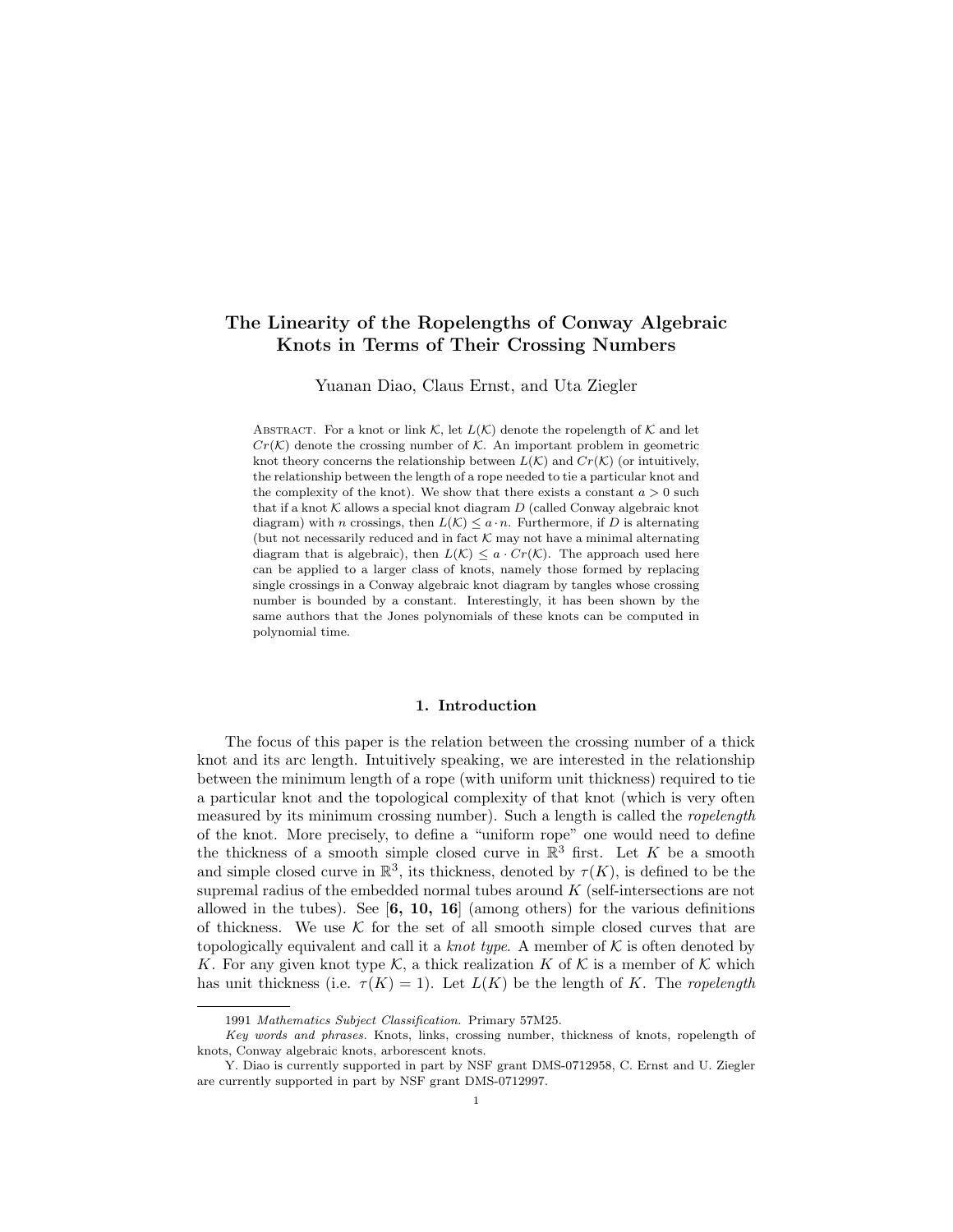$L(K)$  of K is then defined as the infimum of  $L(K)$  taken over all thick realizations of K. The existence of  $L(K)$  is shown in [6]. Of course, if K is a thick realization of K, then we have  $L(K) \geq L(K)$ . The above definition of ropelength can be made using any of the different thickness definitions, and the results obtained in this paper using one definition also hold for the other thickness definitions modulo a suitable change in the coefficients of the results.

For the lower bound of ropelength, it is shown in  $\left[1, 3\right]$  that the minimum crossing number of a knot of unit thickness is bounded by a constant times its ropelength to the four-thirds power, i.e.,  $L(\mathcal{K}) \geq c \cdot (Cr(\mathcal{K}))^{3/4}$  for some constant c. The constant c is estimated to be at least  $2.135$  [18]. This four-thirds power is also known to be achievable for torus knot families [5, 7]. That is, there exists a family of knot types  $\{\mathcal{K}_n\}$ , such that  $L(\mathcal{K}_n) \leq c_0 \cdot (Cr(K))^{3/4}$  for some constant  $c_0 > 0$ . For the upper bound of ropelength, it has been shown in [12] recently that there exists a constant  $d > 0$  such that  $L(K) \leq d \cdot (Cr(K))^{3/2}$  for any knot type K. A power p is called *realizable* by a knot family  $\mathcal{K}_n$  (with  $\lim_{n\to\infty} Cr(\mathcal{K}_n) = \infty$ ) if  $L(\mathcal{K}_n) = O((Cr(\mathcal{K}_n))^p)$ . It has been shown in [8, 11] that there exists a family of knots  $\{K_n\}$  (depending on p) with the property that  $Cr(K_n) \to \infty$  (as  $n \to \infty$ ) such that  $L(\mathcal{K}_n)$  grows as  $Cr(\mathcal{K}_n)^p$  for any p with  $3/4 \leq p \leq 1$ . It is still an open question whether any power p such that  $1 < p \leq 3/2$  is realizable by any knot family.

In [9] the ropelength problem was studied for a large class of knots called Conway algebraic knots. It was shown there that many knots or links with alternating and algebraic diagrams have ropelength upper bounds proportional to their crossing numbers. The approach used there relied on the algorithm given in [12] based on a Hamiltonian cycle in a the knot diagram. In this article we will extend the above results to cover all Conway algebraic knots. We show that if a knot diagram D admits a Conway algebraic structure and has n crossings, then  $L(K)$  is bounded above by a constant times n, where  $\mathcal K$  is the knot type that the diagram D represents. In addition, if a knot (or link)  $K$  admits an alternating diagram and is a Conway algebraic knot, then its ropelength is bounded above by  $O(Cr(\mathcal{K}))$ . The approach used in this paper is essentially different from that used in [9]. It does not depend on a Hamilton cycle in the knot diagram, instead it makes use of the fact that a degree-bounded tree structure can be associated to the Conway algebraic structure in the knot diagram.

This paper is organized as follows: Section 2 contains a brief introduction to Conway algebraic knots based on the structures of knot diagrams. Section 3 shows the existence of a binary tree within Conway algebraic knot diagrams, Section 4 explains how to embed a tree into the planar cubic lattice with edge crossings based on the work in [20]. Section 5 explains how the ropelength of a Conway algebraic knot is related to the embedding length of the binary tree obtained from a diagram of the knot that shows it Conway algebraic structure. Finally, Section 6 concludes the paper with some remarks for generalizations and open questions. Throughout this paper, we will use the word knots meaning knots or links.

### 2. Conway algebraic knots

In [2], Bonahon and Siebenmann established a method to classify some families of knots by decomposing a knot into simpler pieces in a canonical way. In this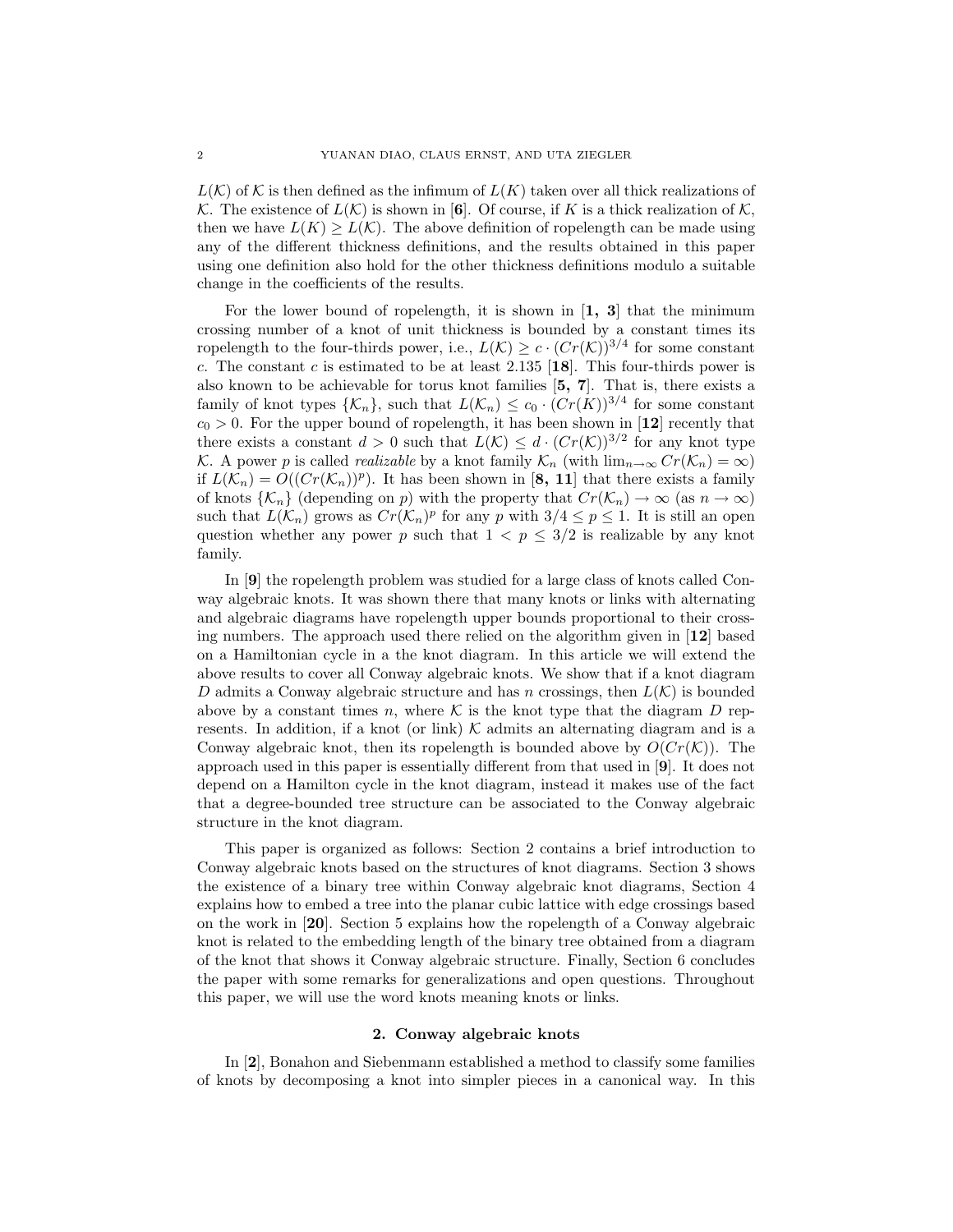work they extended the existing classifications of two bridge knots and Montesinos knots to a much larger class of knots called Conway algebraic knots. These knots are often also called aborescent knots and should not be confused with complex algebraic knots [14, 21]. Algebraic knots can be defined in several ways, for example by decompositions of the knot exterior or by decompositions of some particular diagrams of the knots. For our purpose in this article it is enough to concentrate on a particular diagram decomposition for such knots. For more details, see [2].

DEFINITION 2.1. Given a knot K with a regular diagram D in  $S^2$ , then D is reduced if there is no reduction in the number of crossing in  $D$  possible by flipping part of the diagram, see Figure 1.



FIGURE 1. A crossing that can be reduced by a simple flipping.

We will assume that all knot diagrams in this paper are reduced and that a diagram contains at least 3 crossings.

DEFINITION 2.2. Given a knot K with a diagram D in  $S^2$ , then a Conway circle is a simple closed curve C in  $S^2$  that intersects D transversely in exactly four non-crossing points of D.

DEFINITION 2.3. Given a knot diagram  $D$  and a finite collection of disjoint Conway circles  $C_1, C_2, \ldots, C_n$  in D, then we will call the components of D in  $S^2 - \cup_i C_i$  Conway regions.

Notice that a Conway region is actually a connected region in  $S^2$ . A knot diagram D is called an *algebraic knot diagram* if it can be decomposed by a finite number of Conway circles  $C_1, C_2, \ldots, C_n$  into Conway regions of the following types (such a decomposition will be called an algebraic decomposition):

a. A Conway region that contains a single crossing, see Figure 2A.

b. A Conway region that contains exactly three Conway circles together with the arcs connecting them as shown in Figure 2B. There are no crossings in the Conway region.

DEFINITION 2.4. A knot  $K$  is called *Conway algebraic knot* or an *algebraic knot* if it admits an algebraic knot diagram, that is, there exists  $K \in \mathcal{K}$  such that K has a regular projection diagram that is algebraic.

Remark 2.5. The class of algebraic knots is very large. For example, all twobridge knots (rational knots), Montesinos knots (for a classification of Montesinos knots, see for example [4]) and many knots in the existing knot tables are algebraic knots. Among the 249 prime knots with up to 10 crossings there are 207 which have a diagram with minimal crossing number that is algebraic. Of these 207 prime knots, 95 are rational (two bridge) knots and 112 are non-rational algebraic knots.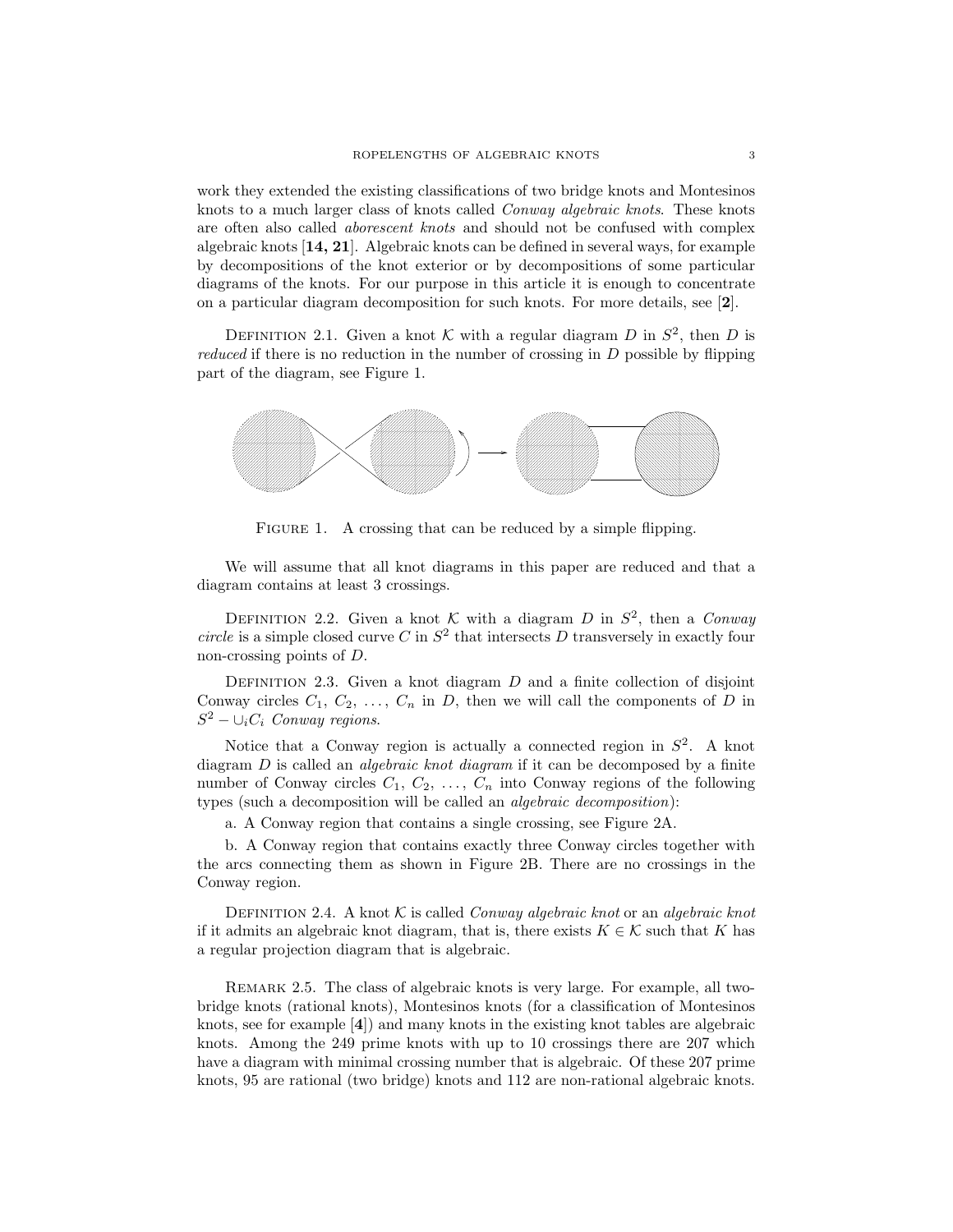

FIGURE 2. A. A Conway region containing a single Conway circle with a single crossing from the knot diagram in it. B. A Conway region containing three Conway circles without any crossings from the knot diagram.

REMARK 2.6. In general, it is not known which algebraic knots admit a minimal crossing diagrams that can be decomposed by Conway circles as described above. There exist algebraic knots whose minimal diagrams are not algebraic diagrams. For example, the minimum projection of the Borromean rings is not algebraic but it has a non-minimum projection which is algebraic. See Figure 3 and [19]. In the special case that a given knot or link  $K$  has a minimal alternating diagram  $D$ , then whether  $K$  is algebraic can be determined by an algorithm described in [19]. In the case that  $K$  is indeed algebraic, the algorithm would then produce an algebraic (possibly non minimal) diagram  $D'$  for  $K$ . Moreover the number of crossings in D' is less or equal to  $(4/3)Cr(\mathcal{K})$  (note that  $Cr(\mathcal{K})$  is the number of crossings in  $D$ ). However, if  $D$  is non-alternating then there is no known practical method to determine whether  $K$  is algebraic and in the case that it is, how many crossings an algebraic diagram of K would have. Hence knowing an algebraic knot diagram of a knot does not easily lead to the minimum crossing number of that knot. Of course, there are exceptions. For example, an algebraic knot diagram of a Montesinos knot (with some suitable conditions) [17] is a minimum crossing diagram of that knot.



FIGURE 3. A. A minimum projection of the Borromean rings that does not admit an algebraic decomposition. B. A projection of the Borromean rings that is an algebraic diagram.

### 3. Algebraic knot diagrams and their preferred trees

Let  $D$  be an algebraic knot diagram with n crossings. The union of the algebraic knot diagram D and the Conway circles  $C = \bigcup C_i$  which form its decomposition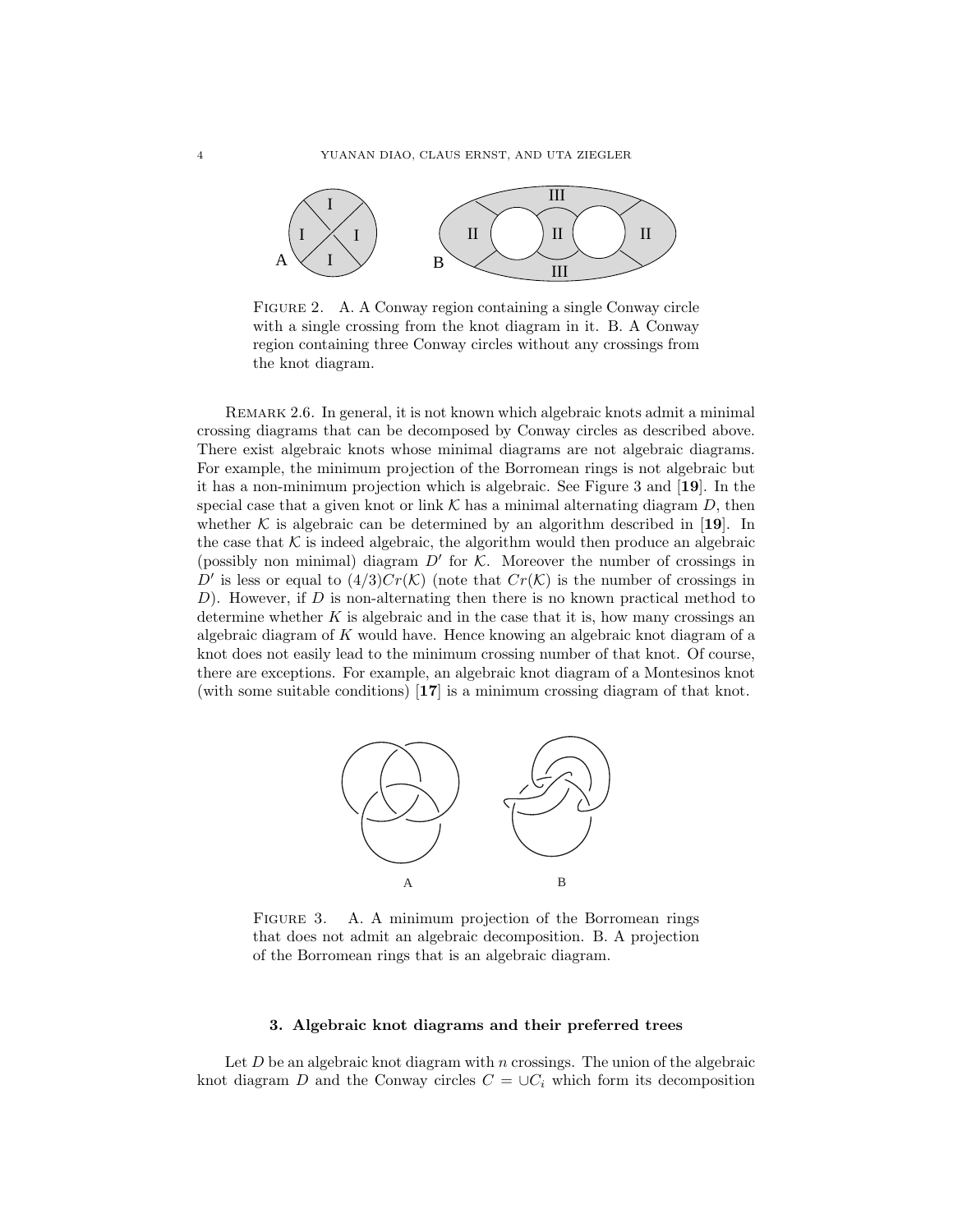define a 4-regular graph on  $S^2$ . Each Conway region can be further divided into one of the following three Conway sub-regions.

Type I: These are regions which arise from Conway regions containing one single crossing as shown in Figure 2 A. Each type I region has a single arc belonging to a Conway circle in its boundary and a type A Conway region contains four type I Conway sub-regions.

Type II: These are regions which arise from Conway regions containing three Conway circles. Each type II Conway sub-region contains two arcs belonging to two different Conway circles in its boundary. There are three type II Conway sub-regions in each Conway region of type B. See Figure 2 B.

Type III: These are regions which arise from Conway regions containing three Conway circles. Each type III Conway sub-region contains three arcs belonging to three different Conway circles in its boundary (namely the three Conway circles in the corresponding Conway region). There are two such type III Conway sub-regions in each Conway region of type B. We say that the two type III Conway sub-regions in each Conway region of type B form a pair. See Figure 2 B.

Note that the Conway sub-regions can be thought of as regions in  $S^2 - (D \cup C)$ . For our purpose some Conway sub-regions will be treated differently from the other ones and we will indicate those by shading them. A shading of the Conway subregions is a coloring of the Conway sub-regions of type III using only white and black colors. The ones colored black are said to be shaded. Note that only one Conway sub-region of each pair of type III regions will be shaded. A shading is constructed using the following rules: Start with a single type III Conway sub-region  $R_1$  and shade it. If there is only one type B Conway region in the entire diagram D then we are done. Otherwise  $R_1$  shares boundary (a point or an arc) with another type III Conway sub-region  $R_2$  that is not paired with  $R_1$  and we shade  $R_2$ . Note  $R_1$  and  $R<sub>2</sub>$  either share a common boundary arc that is part of a Conway circle or share a single common boundary point that is an intersection point of the knot diagram  $D$ with a Conway circle. Continue the process by shading another type III Conway sub-region  $R_3$  that is not paired with  $R_1$  or  $R_2$  and shares boundary (a point or an arc) with  $R_1$  or  $R_2$ . This process can be continued until one type III Conway sub-region of each pair is shaded since every pair of type III Conway sub-regions is adjacent to at least one other pair of type III Conway sub-regions. A shading following the above rules is called a preferred shading and the above discussion assures that a preferred shading of the type III Conway sub-regions exists for any Conway algebraic knot diagram D. Note that usually a Conway algebraic knot diagram D has several different preferred shadings. Figure 4 shows a preferred shading of an algebraic diagram.

From a preferred shading we can now construct a plane graph as follows. First, place a vertex in each shaded type III Conway sub-region. Two such vertices are connected by an edge if their corresponding type III Conway sub-regions  $R_1$  and  $R_2$  intersect on their boundaries (a single point or an arc) and the edge passes from  $R_1$  to  $R_2$  through such a common boundary point (or close to a boundary point as drawn in Figure 4). For each crossing of  $D$  that is contained in a type A Conway region (the boundary of this region is a Conway circle  $C_i$  that is part of a type B Conway region), attach a leaf (a vertex and an edge) by placing the leaf-vertex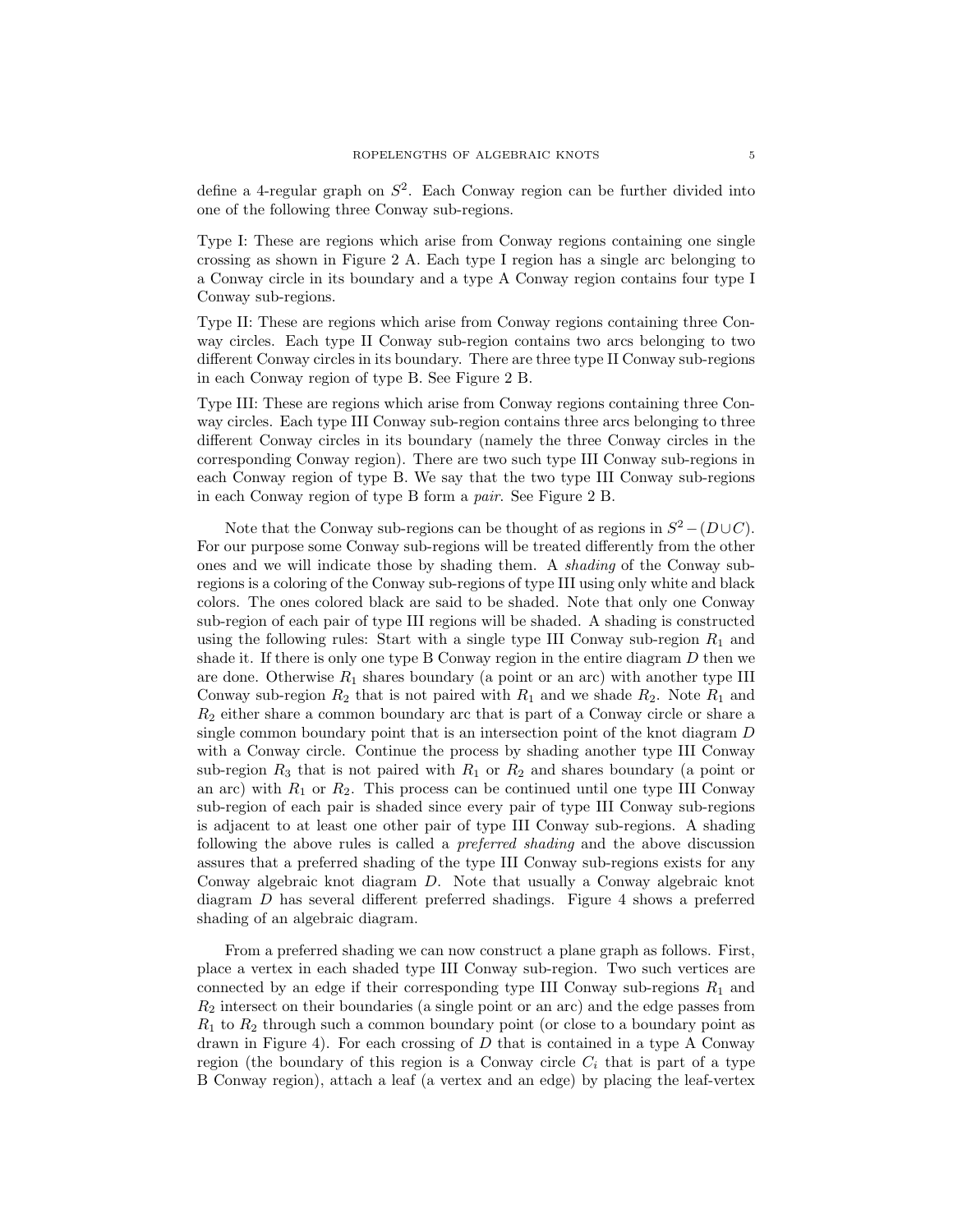next to the crossing (within  $C_i$ ) and by drawing an edge from the leaf to the vertex representing the shaded type III Conway sub-region adjacent to  $C_i$ , see Figure 4.

By the definition of a preferred shading, it is easy to see that the graph so constructed is a binary tree (a tree in which every vertex has degree three or less) whose number of leaves equals the crossing number  $n$  in the diagram  $D$  and the number of edges of the tree is  $2n-3$ . We call this tree a preferred tree (associated with the preferred shading used for its construction) and will denote it by  $T$ . Figure 4 shows an example of a preferred tree T.



FIGURE 4. An algebraic knot diagram D together with a set of Conway circles. Also shown is a preferred shading together with the corresponding preferred tree T. One of the Conway circles has a counterclockwise labeling of its intersection points with D.

The importance of  $T$  lies in the fact that  $D$  can be isotoped to a new diagram  $D'$  with at most 4n crossings that has exactly four strands "parallel" to each edge in the tree as shown in Figure 6. From this fact it will follow that the ropelength of a thick embedding of  $D$  is bounded above by the order of the lattice embedding of T. Let us describe the new diagram  $D'$  locally at the type I and type III Conway sub-regions first. Label the four intersection points of the Conway circles with the diagram D counterclockwise with labels 1, 2, 3, and 4 such that labels 2 and 3 appear right next to the edges of T, see Figure 4 for an example of such a labeling along a single Conway circle. The diagram  $D'$  is obtained in two steps: First one can draw the tree T in a nicer way by deforming T to a new tree  $T'$ , see Figure 6 and drag the diagram D along by isotopy. In the second step one makes the diagram  $D$  "parallel" to the tree  $T'$  such that for each intersection of a Conway circle with an edge in  $T'$  the labels 1 through 4 of the Conway circle are in that order close to  $T'$  and in the order 1 to 4. This can be seen locally by looking at the different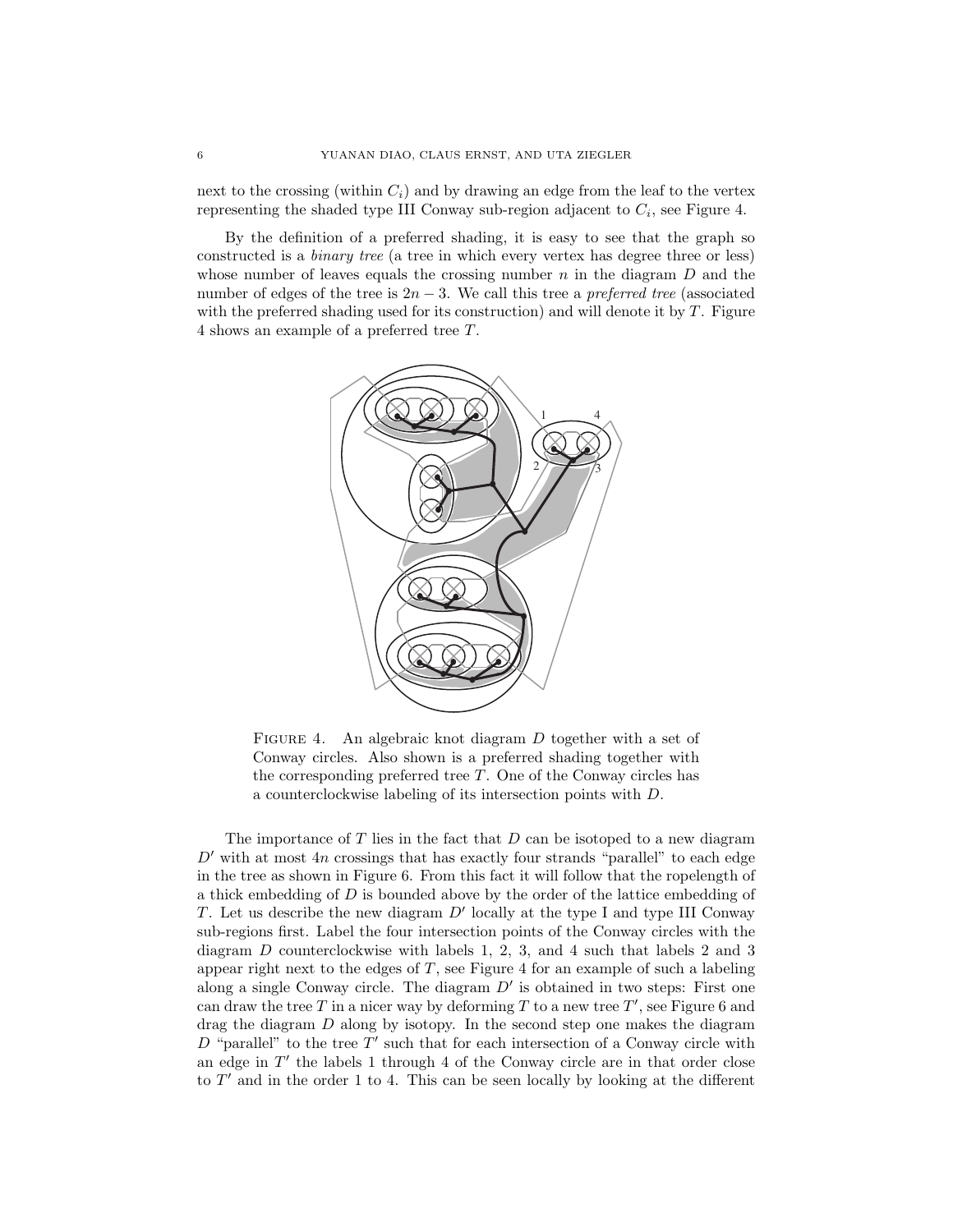Conway sub-regions. For a type I Conway sub-region the local picture is shown in Figure 5A and for a type III Conway sub-region the local picture is shown in Figure 5B. The figures show one vertex of T together with one or three "half-edges" of T. These local structures then need to be glued together to obtain a diagram  $D'$ that is ambient isotopic to  $D$ . This "glueing operation" is straight forward when a type I local structure is glued to a type III local structure or two type III local structures are glued together when the corresponding type III Conway sub-regions share an arc of a Conway circle on their boundary. However, a complication arises for shaded type III Conway sub-regions that intersect each other at a single point and extra care needs to be taken in such cases. Let  $C_i$  be such a Conway circle where two shaded type III Conway sub-regions intersect each other at a single point. Observe that an arc of the diagram  $D$  crosses  $T'$  (or  $T$ ) at the Conway circle  $C_i$  in these instances and thus the arcs of the diagram cannot be as nicely parallel to T as before. Consider an annulus with  $C_i$  as its center line and with two boundary circles  $C_{i_1}$  and  $C_{i_2}$  parallel to  $C_i$ . As before we label the intersection points of D with the circles  $C_{i_1}$  and  $C_{i_2}$  counterclockwise with labels 1, 2, 3, and 4 such that labels 2 and 3 appear right next to the edges of T, see Figure 5C on the very left. We can now see that the 4 arcs of D that intersect the annulus are labeled from the inside out as 21, 32, 43, and 14. There is no problem to make the arcs 21 and 43 parallel to T, while the arc 32 can be made "almost parallel" to T since it has an intersection point with  $T$ . The arc 14 needs to be isotoped as shown in Figure 5C in the middle. More specifically, we lift the arc 14 up above D and drag it over the part of the diagram that is inside the Conway circle  $C_i$  and put it back down as shown in Figure 5C in the middle. Note that the arc 14 now crosses over the other three arcs 21, 32, and 43. Now we can deform 14 to be "parallel" to the tree  $T'$  as well and we obtain the configuration as shown in Figure 5C on the right. Figure 5D shows a similar situation where the arc 14 has to cross the other three arcs from right to left.



FIGURE 5. The local changes one need to make to an algebraic diagram to make it "parallel" to its tree.

The diagram  $D'$  can now be assembled locally with the condition that at each point where two shaded type III Conway sub-regions meet in a single point an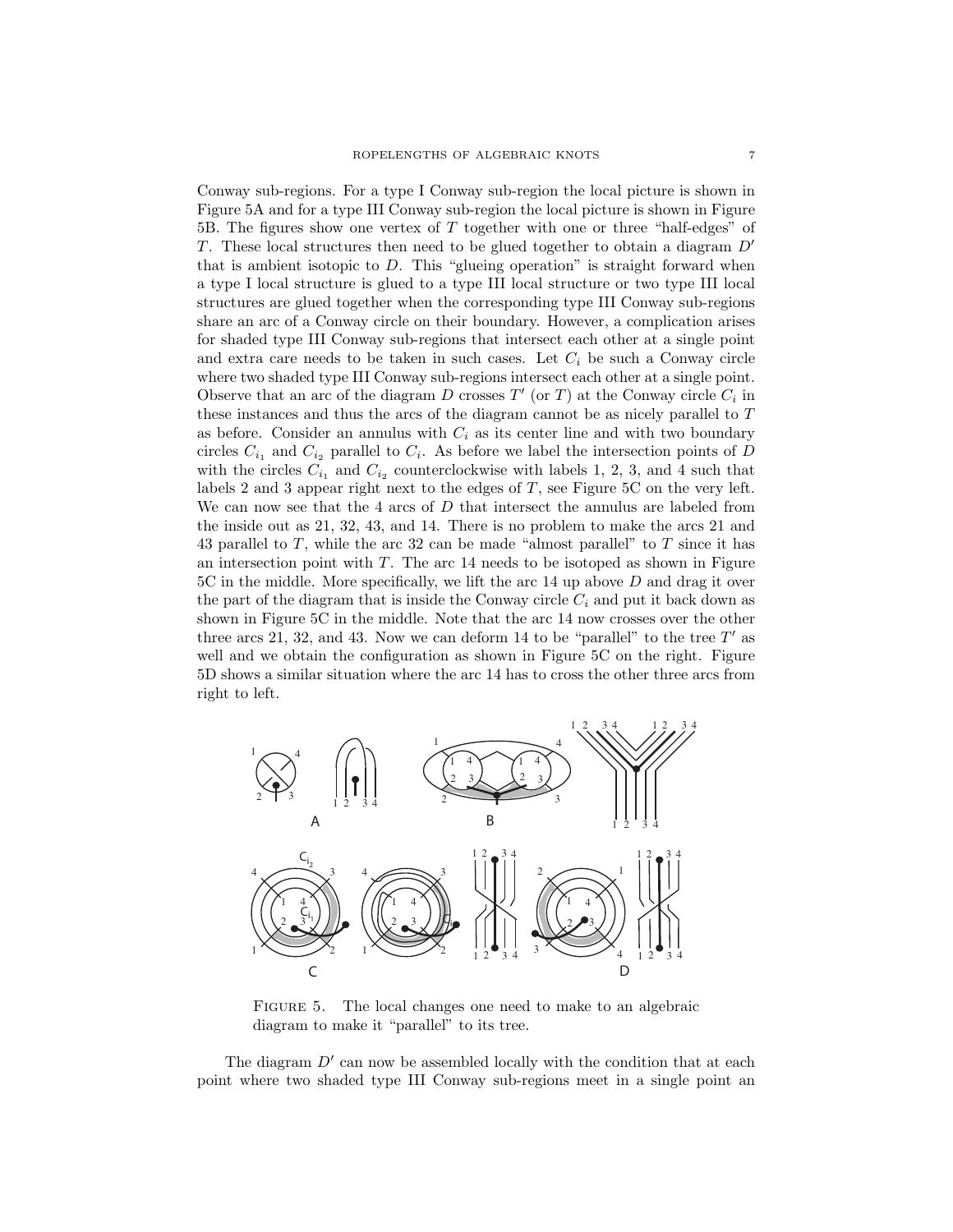overpass occurs that crosses the other three strings. This introduces at most 3 crossing for each interior edge of T and thus  $D'$  has at most 4n crossings. Notice that each overpass created at two shaded type III Conway sub-regions that meet in a single point can be removed since it cuts the tree  $T$  into two pieces and we can slide it across one of these pieces to get rid of it. If we do this for all overpasses then we obtain a new diagram  $D^{\prime\prime}$  with n crossings that is isotopic to D using only deformations. (No Reidemeister moves will be required in this isotopy.) Figure 6 shows a preferred tree of the knot diagram in Figure 4 and how the diagram can be deformed to a structure which is parallel to the tree. We summarize this in the following lemma.

LEMMA 3.1. Let D be an algebraic knot diagram of K with n crossings, then K has a diagram  $D'$  with at most 4n crossings that is "parallel" to a preferred tree  $T$ with less than 2n edges defined by the algebraic knot diagram D.



Figure 6. Deforming the knot diagram in Figure 4 so that it is "parallel" to a preferred tree: the over/under information at crossings are omitted. Initially there are three edges that cannot be made parallel to the tree (under the requirement that two strands are on each side of the tree) as shown in the left most figure. The other three figure show how these three edges are deformed: the starting and ending points are marked with an open circle and an arrow. The edge currently deformed crosses over all the edges that have already been deformed (so that the last deformed edge is over every other edge).

## 4. Embedding a binary tree in the plane.

The arguments given here follow the development given in [15, 20]. Before we describe our algorithm of how to embed a tree into the lattice let us provide some preliminary results first. For a tree T let us denote its number of edges by  $|T|$ .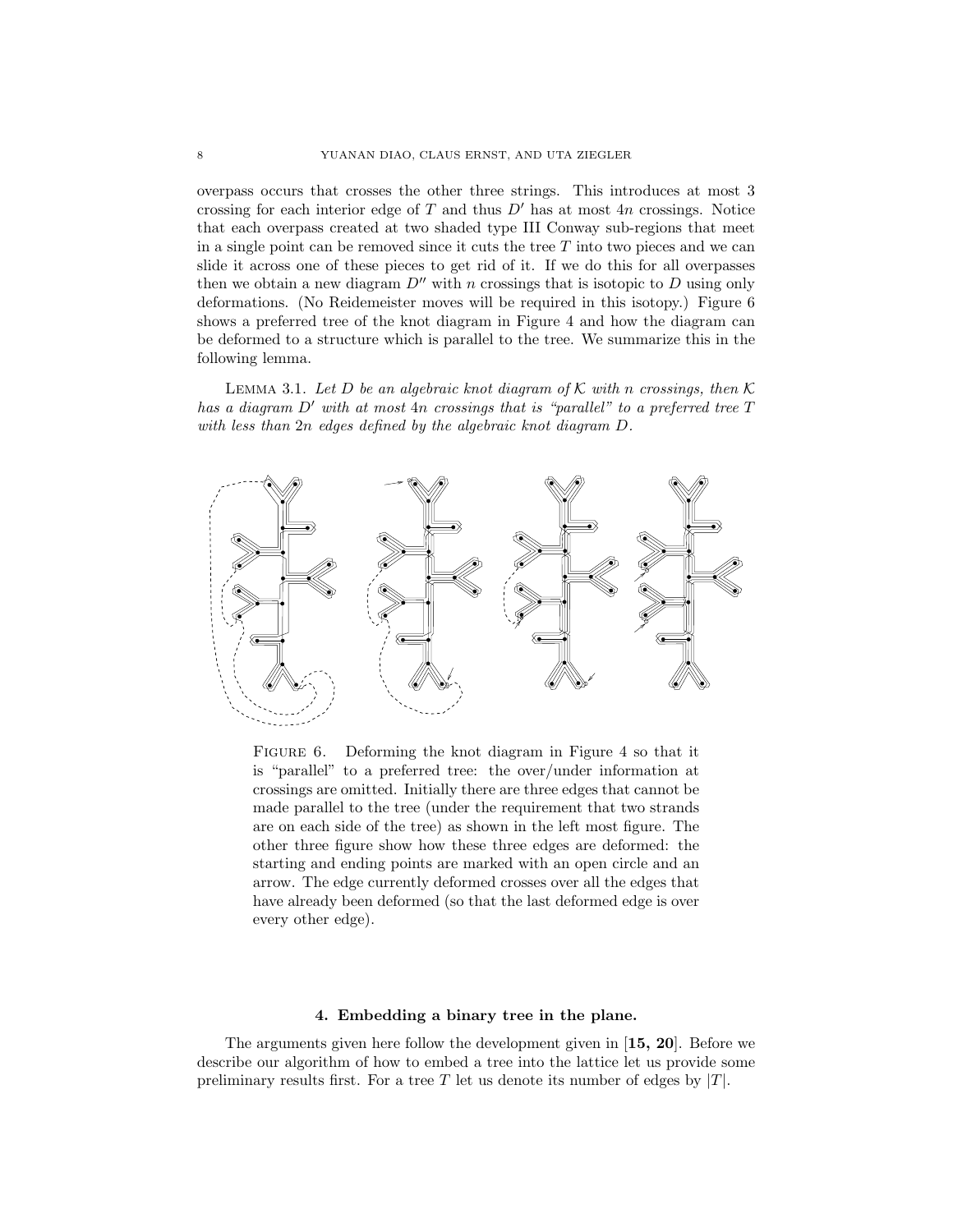LEMMA 4.1. Let T be a tree with  $n \geq 3$  edges whose maximal degree is less or equal to three, then there exists an edge  $e \in T$  such that  $T - e$  consists of two trees  $T_1$  and  $T_2$  with  $|T_1|/|T| = c$  where  $c \in [1/2 - 1/(2n), 2/3] \subseteq [1/3, 2/3]$ .

PROOF. Assign each edge  $e = vu$  two integers at the vertices. The edge endpoint v gets a label  $z_{vu}$  if the component of  $T - e$  that contains v has  $z_{vu}$  edges. Let  $n = |T|$ . Then  $z_{vu} + z_{uv} = n - 1$  for each pair of integer labels at an edge and at a vertex of degree k the labels of the edge endpoints add to  $(k-1)n$ . If there is an edge  $e = uv$  with equal labels  $z_{uv} = z_{vu}$  then n is odd and deleting e splits the tree into two pieces with  $|T_1|/|T| = |T_2|/|T| = 1/2 - 1/(2n) = c \ge 1/3$ . If no edge with equal labels exists orient all edges from the smaller label to the larger label. Note the edges at the leaves are oriented away from the leaf. Thus there must be a vertex  $v$  that has only edges directed towards it (since otherwise there would be a path from a leaf to another leaf where each edge on the path has the same orientation, which would be a contradiction).

If  $deg(v) = 2$ , then we can delete either edge that has vertex v as an endpoint. Assume that there exist edges uv and wv that are oriented towards v. If  $z_{vu} = z_{vw}$ then *n* is even and deleting the edge uv results into two pieces with  $|T_1|/|T_1| = 1/2$ and  $|T_2|/|T|=1/2-1/n$ . If the labels are not equal assume  $z_{vu} < z_{vw}$ . In this case  $z_{vw} - 1 = z_{uv} \ge z_{vu}$  and the edge wv cannot be oriented towards v and therefore this is not possible.

If  $deg(v) = 3$ , let the labels of the three edges incident to v be  $e_1 = vu$ ,  $e_2 = vw$  and  $e_3 = vy$ . We have  $z_{vu} + z_{vw} + z_{vy} = 2n$ . Without loss of generality we assume that  $z_{vw} + z_{vy} = \max\{z_{vu} + z_{vw}, z_{vw} + z_{vy}, z_{vu} + z_{vy}\} \le 2n/3$ . Thus  $2n = z_{vu}+z_{vw}+z_{vy} = (z_{vu}+z_{vw})/2+(z_{vu}+z_{vy})/2+(z_{vw}+z_{vy})/2 \leq 3(z_{vw}+z_{vy})/2.$ So  $3(z_{vw} + z_{vy}) \ge 4n$  and  $3z_{vu} = 6n - 3(z_{vw} + z_{vy}) \le 2n$ . So  $z_{vu}/n \le 2/3$ . On the other hand, by the property of  $v$  that the three edges are oriented toward it, the label  $z_{uv}$  at u satisfies the condition  $z_{uv} = n - 1 - z_{vu} < z_{vu}$ . So  $z_{vu} > (n - 1)/2$ . It follows that  $z_{vu}/n \in (1/2-1/(2n), 2/3]$  ⊆ [1/3, 2/3]. That is, the edge vu has the desired property.

Summarizing we have that  $T_1$  can be chosen such that  $|T_1|/|T| = c \in [1/2 - 1]$  $1/(2n), 2/3] \subseteq [1/3, 2/3].$ 

A plane graph G with maximum degree  $\leq 4$  can be drawn on the plane lattice so that its vertices are lattice points (points with integer coordinates) and its edges are lattice paths. In our case, we would like to draw the entire tree within a rectangle of the form  $[0, m - 1] \times [0, n - 1]$  and we will allow the edges to intersect each other at lattice points. We call a graph realized on the lattice in this way an  $(m, n)$ -embedding.

Consider two binary trees T and T' realized on the lattice as a  $(m, n)$ -embedding and a  $(m', n)$ -embedding respectively. We can combine the two trees into a new binary tree T'' as an  $(m + m' + 1, n + 1)$ -embedding as follows: First shift  $[0, m' 1 \times [0, n-1]$  (together with T' in it) to the right by m units and then glue it with the right edge to the rectangle  $[0, m - 1] \times [0, n - 1]$ . The result is the rectangle  $[0, m+m'-1] \times [0, n-1]$  which contains an embedding of T and T'. Next pick any two vertices  $v \in T$  and  $w \in T'$  with degree(v), degree(w)  $\leq 2$ . Vertically transform v and w by  $1/2$  unit to the points v' and w'. If v' is in T, then v' will become a vertex replacing vertex v. If  $v'$  is not in T, connect v and  $v'$  with a vertical line segment of length  $1/2$  and keep the vertex v as a vertex of T. Similarly, connect w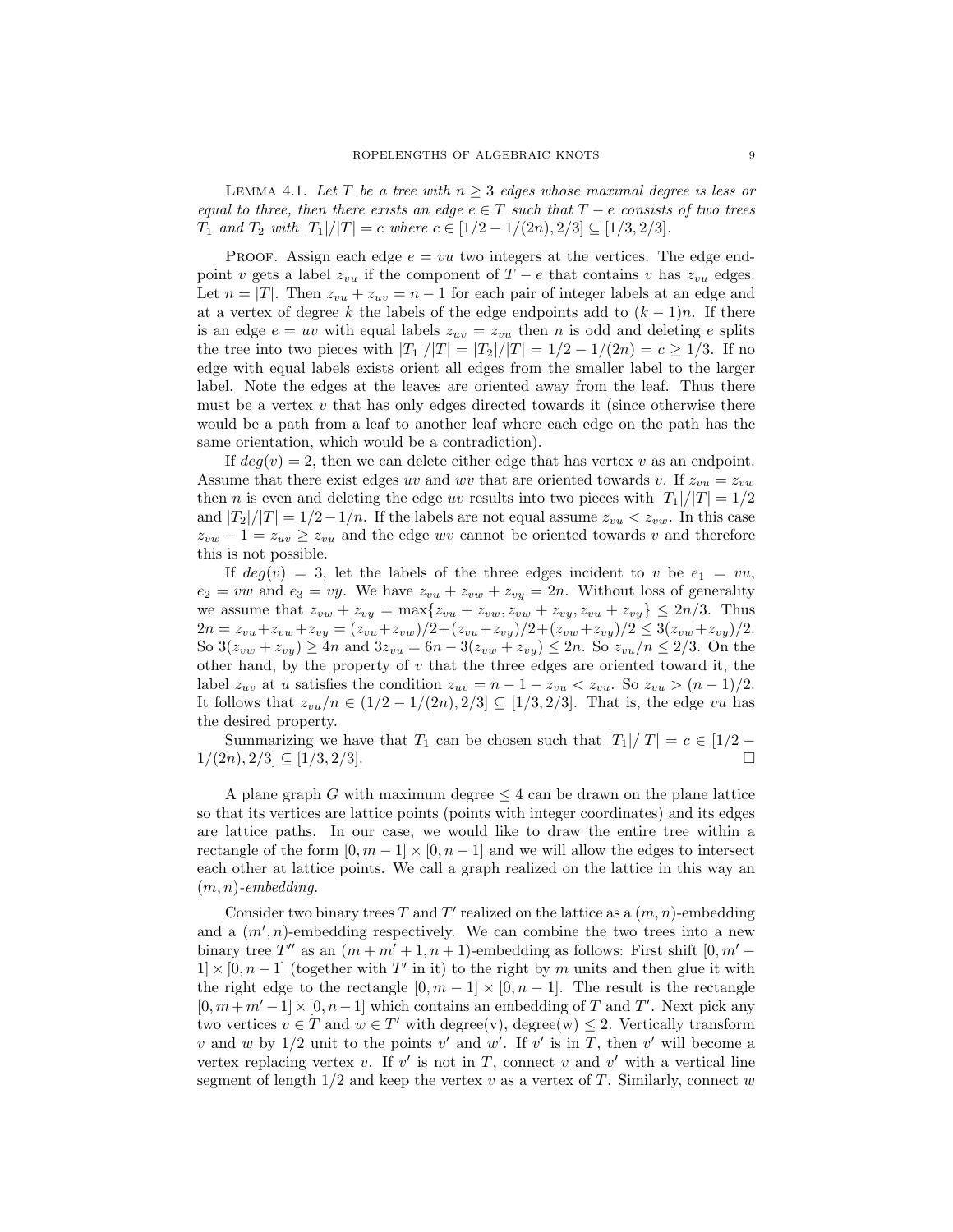and w' with a vertical segment of length  $1/2$  if w' is not in T'. Now connect v' to w' with a horizontal straight line segment joining  $v'$  and the point  $v''$  on the vertical line  $x = m - 1/2$ , a horizontal straight line segment joining w' and the point w'' on the vertical line  $x = m - 1/2$ , and a vertical line segment joining v'' and w'' if needed. Now we expand  $[0, m+m'-1] \times [0, n-1]$  to  $[0, m+m'] \times [0, n]$  by adding a horizontal row each in  $[0, m - 1] \times [0, n - 1]$  and  $[m, m + m' - 1] \times [0, n - 1]$ , and one vertical row such that  $v'$  and  $w'$  will become lattice vertices and the path connecting  $v'$  and  $w'$  is on the lattice in the resulting rectangle. This generates a new tree T'' embedded in  $[0, m + m'] \times [0, n]$ . See Figure 7 for an illustration of this. We summarize this in the following lemma.

LEMMA 4.2. If two binary trees T and T' have  $(m, n)$ - and  $(m', n)$ -embeddings respectively (so the total length of the two embedding rectangles in the  $x$ -direction is  $m + m'$ ), then a tree T'' obtained by connecting any two degree one or two vertices  $v \in T$  and  $v' \in T'$  has an  $(m + m' + 1, n + 1)$ -embedding.



FIGURE 7. The tree  $T''$  generated by placing rectangular embeddings of the trees  $T$  and  $T'$  next to each other.

The aspect ratio of the rectangle  $[0, m-1] \times [0, n-1]$  is defined as  $r = m/n$ . Let  $A(k)$  be the minimum over all positive integers p with the property that if the area of a rectangle  $[0, m-1] \times [0, n-1]$  with aspect ratio between 1 and 3 is equal to or greater than p, then any binary tree T with k edges has an  $(m, n)$ -embedding.  $A(k)$  exists since the set of such integers p is non-empty. By experimenting one can see that  $A(3) = A(4) = 6$ ,  $A(5) = 8$ ,  $A(6) = 9$ ,  $A(7) = 10$ ,  $A(8) = 12$ ,  $A(9) = 15$ , and so on. However, it is hard to get a general and explicit formula for  $A(k)$ . In the following, we will provide an upper bound for  $A(k)$  instead. The idea is to apply Lemma 4.1 repeatedly to divide the tree  $T$  into smaller and smaller pieces until each small piece has at most 9 edges. By Lemma 4.1, at most  $\lfloor \log_{3/2}(k) \rfloor$  such splits are needed. The pieces will then be re-assembled in a manner as outlined above (and shown in Figure 7) while keeping the area of the rectangle and its aspect ratio within the allowed range at each assembling step. Notice that in this reassembly we do not care if a vertex is the right or left child of a parent (i.e. the cyclic order of the edges around a vertex may change). In addition after repeated subdivisions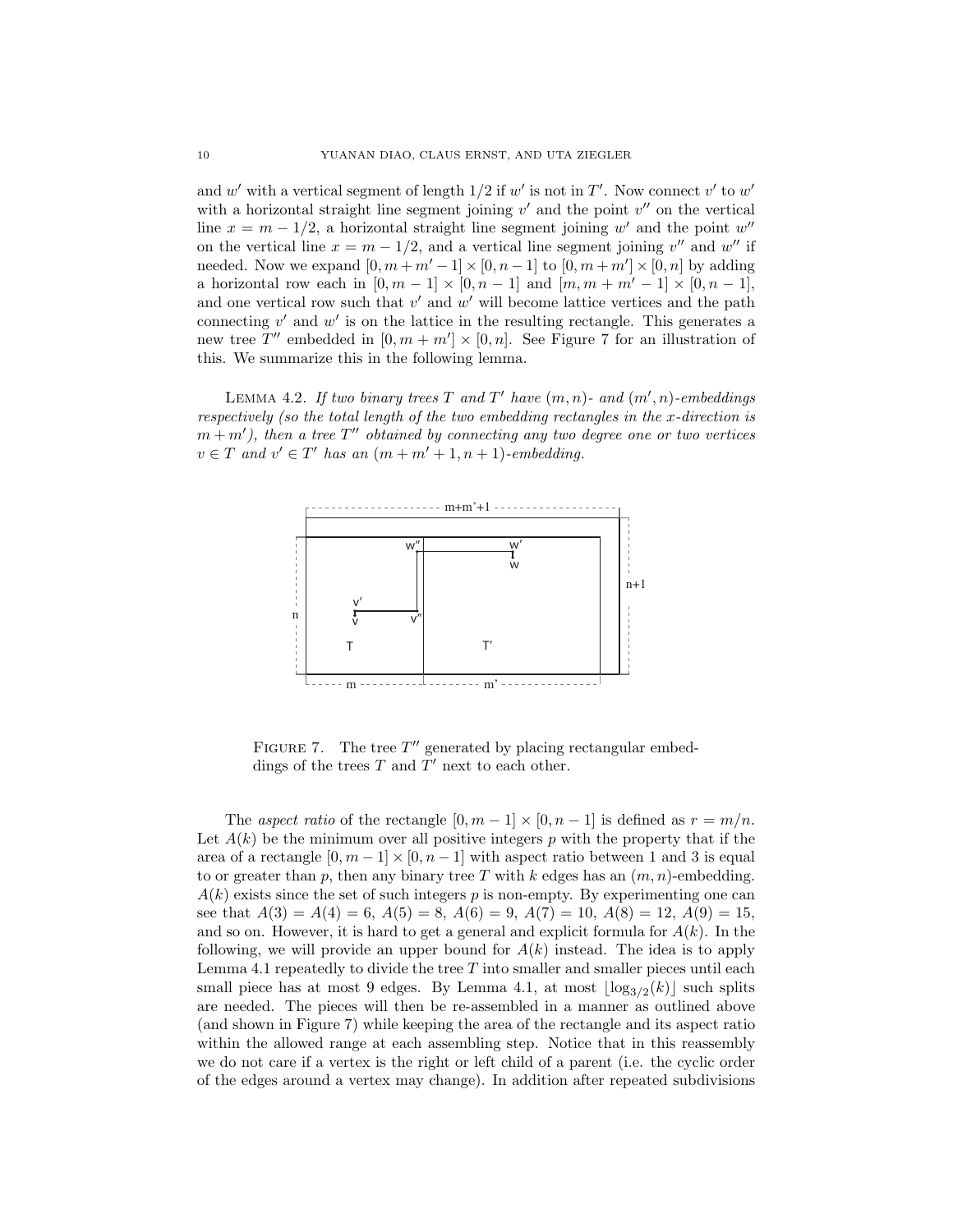some of the rectangle splits may have to be rotated by 90 degrees when compared to Figure 7.

LEMMA 4.3. If a function  $A_0(k): \mathbb{Z}^+ \to \mathbb{R}^+$  satisfies the following conditions, then  $A(k) \leq A_0(k)$ :

(i)  $A_0(3), A_0(4) \ge 6, A_0(5) \ge 8, A_0(6) \ge 9, A_0(7) \ge 10, A_0(8) \ge 12, A_0(9) \ge 15;$ (ii)  $\forall k > 9$  and  $\forall c$ , where  $1/3 \leq c \leq 2/3$  and ck has an integer value,  $A_0(ck) \leq$  $c(A_0(k) - 4\sqrt{A_0(k)})$ .

In other words, if a rectangle  $[0, m-1] \times [0, n-1]$  has aspect ratio between 1 and 3 and  $mn \geq A_0(k)$ , then any binary tree T with k edges has an  $(m, n)$ -embedding.

PROOF. We will use induction to prove this. Assume that we have shown  $A(t) \leq A_0(t)$  for  $t \leq k-1$  (where  $k-1 \geq 9$ ), we need to show that  $A(k) \leq A_0(k)$ . In other words, we need to show that the rectangle  $[0, m - 1] \times [0, n - 1]$  with  $1 \leq r = m/n \leq 3$  and  $mn \geq A_0(k)$  is large enough so that any binary tree T with  $k = |T|$  edges can be embedded in it. Let T be such a tree. By Lemma 4.1, there is an edge e such that  $T - e$  consists of two trees  $T_1$  and  $T_2$  with  $c = |T_1|/k \in$  $[1/2 - 1/(2k), 2/3]$  and thus  $|T_2|/k = 1 - c - 1/k \in [1/3 - 1/k, 1/2 - 1/(2k)]$ . We will distinguish two cases depending on the aspect ratio  $r = m/n$ .

Case 1:  $r \in (1, 3]$ . Consider the rectangle  $[0, \lceil c(m-2)-1 \rceil] \times [0, n-2]$ . Since  $3 \ge r = m/n > 1, m \ge n+1$  and  $m \le 3n$ , so  $\lceil c(m-2) \rceil/(n-1) \ge c(n-1)/(n-1) =$  $c \geq 1/3$  and  $\lceil c(m-2) \rceil/(n-1) \leq (c(3n-2)+1)/(n-1) < 3c+1 \leq 3$ . Thus it is a rectangle with an aspect ratio between 1 and 3 (it needs to be viewed as being rotated 90 degrees in case that  $\lceil c(m - 2) \rceil/(n - 1) < 1$ . Furthermore, it can be shown that its area  $\lceil c(m-2) \rceil (n-1)$  is bounded below by  $c(m-2)(n-1) \ge$  $c(mn-4\sqrt{mn}) \ge c(A_0(k)-4\sqrt{A_0(k)}) \ge A_0(ck) = A_0(|T_1|)$  since  $1 < m/n \le 3$ . By our induction assumption,  $T_1$  then has a  $([c(m-2)], n-1)$ -embedding. Similarly, the rectangle  $[0, [(1 - c)(m - 2) - 1]] \times [0, n - 2]$  also has the right aspect ratio and its area is large enough so that  $T_2$  can be embedded in it. That is,  $T_2$  has a  $([1 - c)(m - 2)], n - 1)$ -embedding. Since the total length of the two rectangles in the x-direction is  $\lceil c(m-2) \rceil + \lceil (1-c)(m-2) \rceil \leq m-1$ , it follows that T has an  $(m, n)$ -embedding by Lemma 4.2.

Case 2:  $r = 1$ . Consider the rectangle  $[0, \lceil c(m-2)-1 \rceil] \times [0, n-3]$  in this case. It again has the right aspect ratio since  $\lceil c(m-2) \rceil/(n-2) = \lceil c(m-2) \rceil/(m-2)$  is between  $c \geq 1/3$  and  $1 + c < 2$ . Furthermore, its area  $\lceil c(m-2) \rceil (n-2)$  is bounded below by  $c(m-2)^2 \ge c(A_0(k) - 4\sqrt{A_0(k)}) \ge A_0(ck) = A_0(|T_1|)$ . So again by the induction hypothesis,  $T_1$  has a  $([c(m - 2)], n - 2)$ -embedding. Similarly,  $T_2$  has a  $([1-c)(m-2)], n-2)$ -embedding and T has an  $(m, n-1)$ -embedding (hence an  $(m, n)$ -embedding) by Lemma 4.2.

LEMMA 4.4. The function  $F(n)$  defined by  $F(n) = 40n - 113\sqrt{n}$  for  $n \ge 10$ and  $F(n) = A(n)$  for  $3 \le n \le 9$  satisfies the recursive relationship of Lemma 4.3.

PROOF. Given a function  $F(n) = an - 4b\sqrt{n}$  where a and b are constants. We choose a and b to satisfy the equation  $\sqrt{a} \le b(\sqrt{3}/2 - 1)$ . This inequality implies:  $\mathcal{L}$ 

$$
\sqrt{an - 4b\sqrt{n}} < \sqrt{an} \le b\sqrt{n}(\sqrt{3/2} - 1) \le b\sqrt{n}(\sqrt{1/c} - 1).
$$

The inequality  $\sqrt{an - 4b\sqrt{n}} \le b\sqrt{n}$  $-\frac{4b\sqrt{n}}{\sqrt{m}} \leq b\sqrt{n}(\sqrt{1/c}-1)$  is equivalent to the recursive relation F(cn)  $\leq c(F(n) - 4\sqrt{F(n)})$  for  $F(n) = an - 4b\sqrt{n}$  and all  $1/3 \leq c \leq 2/3$  and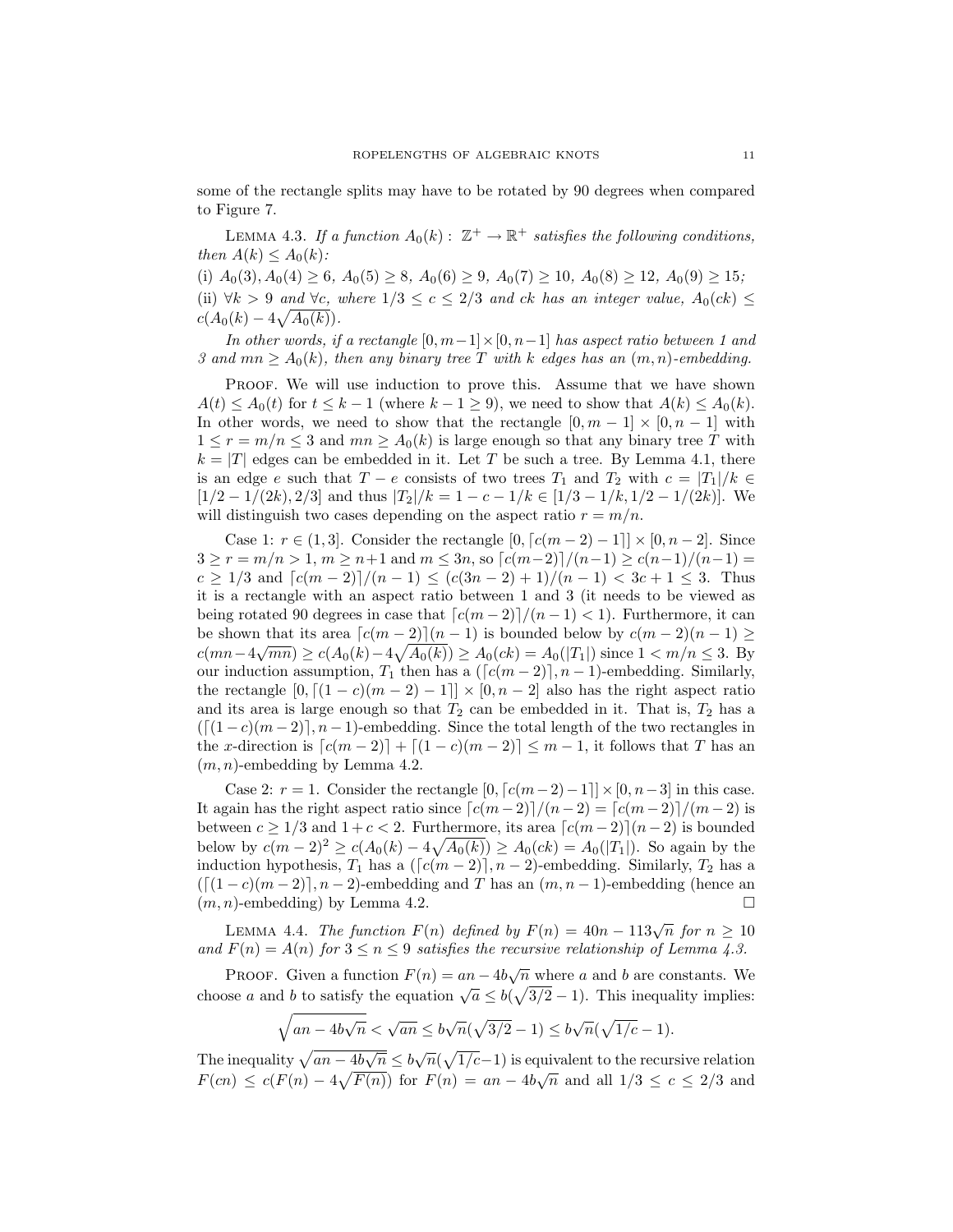$n \geq 10$ . In addition one needs to choose a and b large enough so that  $F(n)$  works for the small values  $3 \leq n \leq 9$ . For  $a = 40$  and  $b = 113/4$  we must for example satisfy:  $15 \leq F(9) = 21$ , for  $c = 2/5$  and  $n = 10$ ,  $6 = A(4) = F(c10) \leq c(F(10) 4\sqrt{F(10)} \approx 6.614$ , for  $c = 1/2$ ,  $8 = A(5) = F(c10) \le c(F(10) - 4\sqrt{F(10)}) \approx 8.268$ , and many similar relationships up to  $c = 1/3$  and  $n = 27$ . The critical relationships are those where *n* is close to 10 and the details are left to the reader.  $\Box$ 

# 5. Estimating the embedding length of an Conway algebraic knot diagram

We are now in the position to combine the results of the last two sections:

THEOREM 5.1. Let D be an algebraic knot diagram of  $K$  with n crossings and T be a preferred binary tree of D. Then there is a realization of  $K$  on the cubic lattice  $\mathbb{Z}^3$  which is contained in a rectangular box whose volume is bounded above by 11520n.

**PROOF.** By Lemma 3.1 there is a diagram  $D'$  of K that is "parallel" to the tree T. Note that T has less than  $2n$  edges. Assume that T has been embedded on the square lattice as described in the previous section and let us call this embedding T'. We will modify  $T'$  in stages to a lattice embedding of the diagram  $D'$ . First we subdivide the unit lattice plane  $\mathbb{Z}^2$  to a lattice plane  $(Z/12)^2$ . This has the effect of producing a new embedding of  $T'$  with 144 times its area (let us still use  $T'$ for this embedding since only the scale has changed, not the structure). Next we "quadruple" T' as shown in Figure 8A for a straight edge, in Figure 8B for a 90 degree turn, and in Figure 8C a degree 3 vertex of  $T'$ .



FIGURE 8.  $T'$  is quadrupled to make room for embedding  $D'$ .

For the vertices of degree  $3$  in  $T'$  there may be one more complication: the embedding algorithm in the last section did not care about the cyclic order of the edges around the vertex of degree 3, yet it is important that this is preserved in order to keep the topological structure of  $D'$ . If needed, this can be corrected by introducing one full twist in the braid of 4 strings that is parallel to  $T'$  at the said vertex, see Figure 9 for an illustration. Such a full twist will not change the knot topology since we can untwist these by untwisting the whole subtree connected at the vertex. Such a full twist can be realized in a lattice box of dimension  $4 \times 4 \times 1$ as shown in Figure 10.

Denote the new lattice embedding of the quadrupled  $T'$  (now with the full four string twists where needed) by  $T''$ . Now we need to insert the additional crossings. Figure 8D shows how an overpass corresponding to the overpasses shown in Figures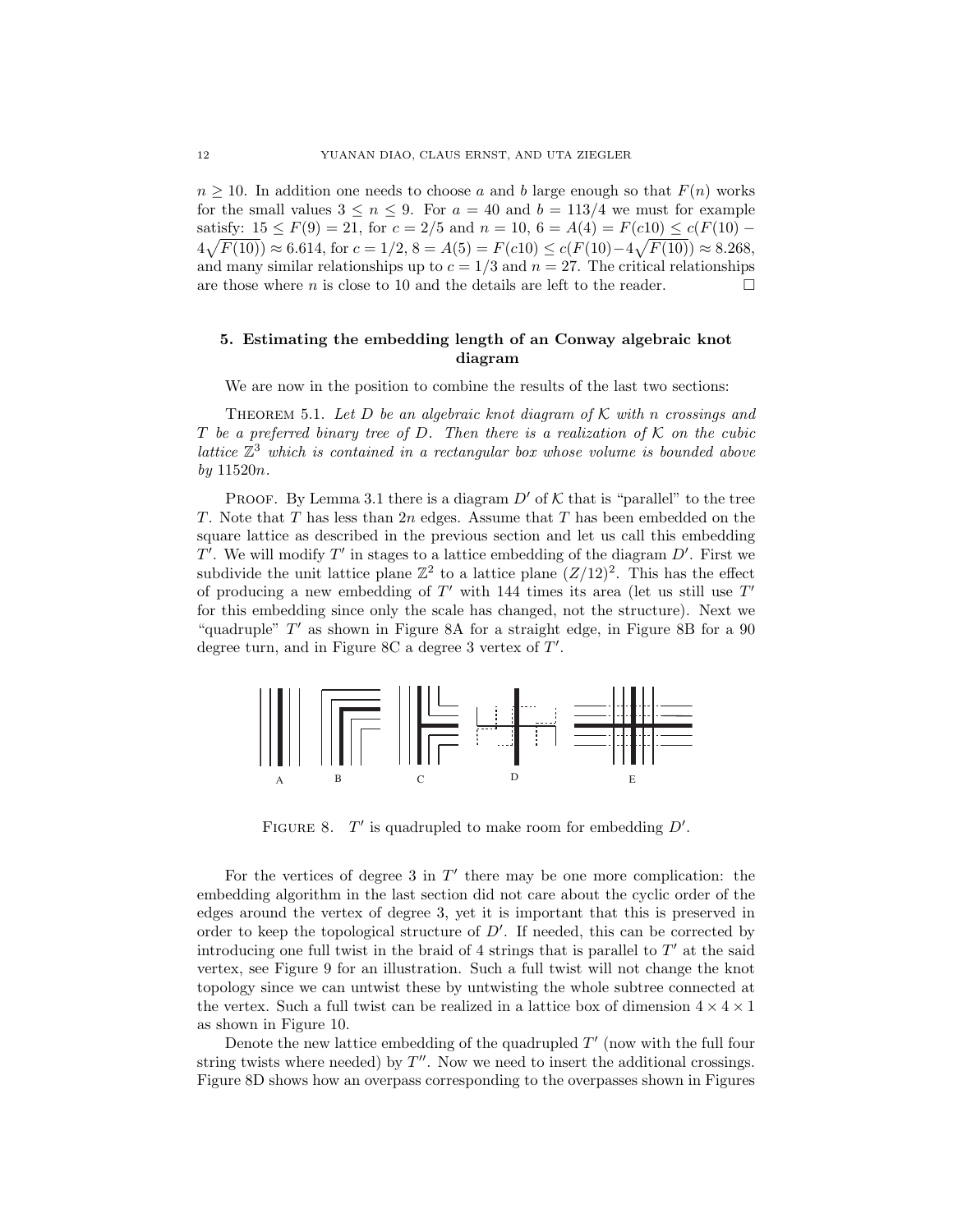

FIGURE 9. A full twist used to chance the cyclic order of edges connecting a vertex of degree three in  $T'$ .



FIGURE 10. The realization of a full twist on the cubic lattice. The centerline in the figure is part of an edge incident to the vertex of  $T'$  where the correction is needed.

5C and D is realized on the lattice. The lattice segments shown in Figure 8D fit into a  $4 \times 2 \times 1$  rectangular box and one can think of the dashed segments as having z-coordinate one while the others are in the plane  $z = 0$ . Of course, for the embedding to go between the planes  $z = 0$  and  $z = 1$ , unit vertical segments will be needed wherever appropriate. Finally we need to take care of the edge crossing of the embedding of the tree (recall that we have allowed edges to intersect each other in the tree in the previous section). First we note that if there is such a crossings in  $T$  we now have 4 strings crossing 4 strings which will look like the configuration shown in Figure 8E. Again we can think of the dashed and the non-dashed strings to be in the planes  $z = 1$  and  $z = 0$  respectively. Since it does not matter for a single string of  $T$  to go over or under the other strings in its embedding (because this will not change its tree structure), we can always choose the vertical strings to go over the horizontal strings as shown in Figure 8E. Note that by subdividing the original lattice to  $(Z/12)^2$ , even if we have two consecutive crossings of the edges in  $T'$  there is enough room to insert a configuration that requires one string to cross the other three and to insert a full twist of the four strings. This results in a lattice embedding of  $D'$  into a rectangular lattice box with a height of one. Its volume is bounded above as follows:  $T'$  has at most  $2n$  edges and its embedding uses an area bounded above by 40 times its edge number. Moving to the  $(Z/12)^2$  lattice increased this area be a factor of  $12<sup>2</sup>$  and so the volume of the box is bounded above by  $11520n$ .

COROLLARY 5.2. Let  $\mathcal K$  be a knot with an algebraic knot diagram D having n crossings. Then there is a lattice embedding of  $K$  into the cubic lattice  $\mathbb{Z}^3$  with a length at most 8376*n*. This gives a ropelength  $L(K) \le 16752n$ .

PROOF. To estimate the length of the embedding we can use the volume of a box as follows. The lattice embedding of Theorem 5.1 is entirely contained between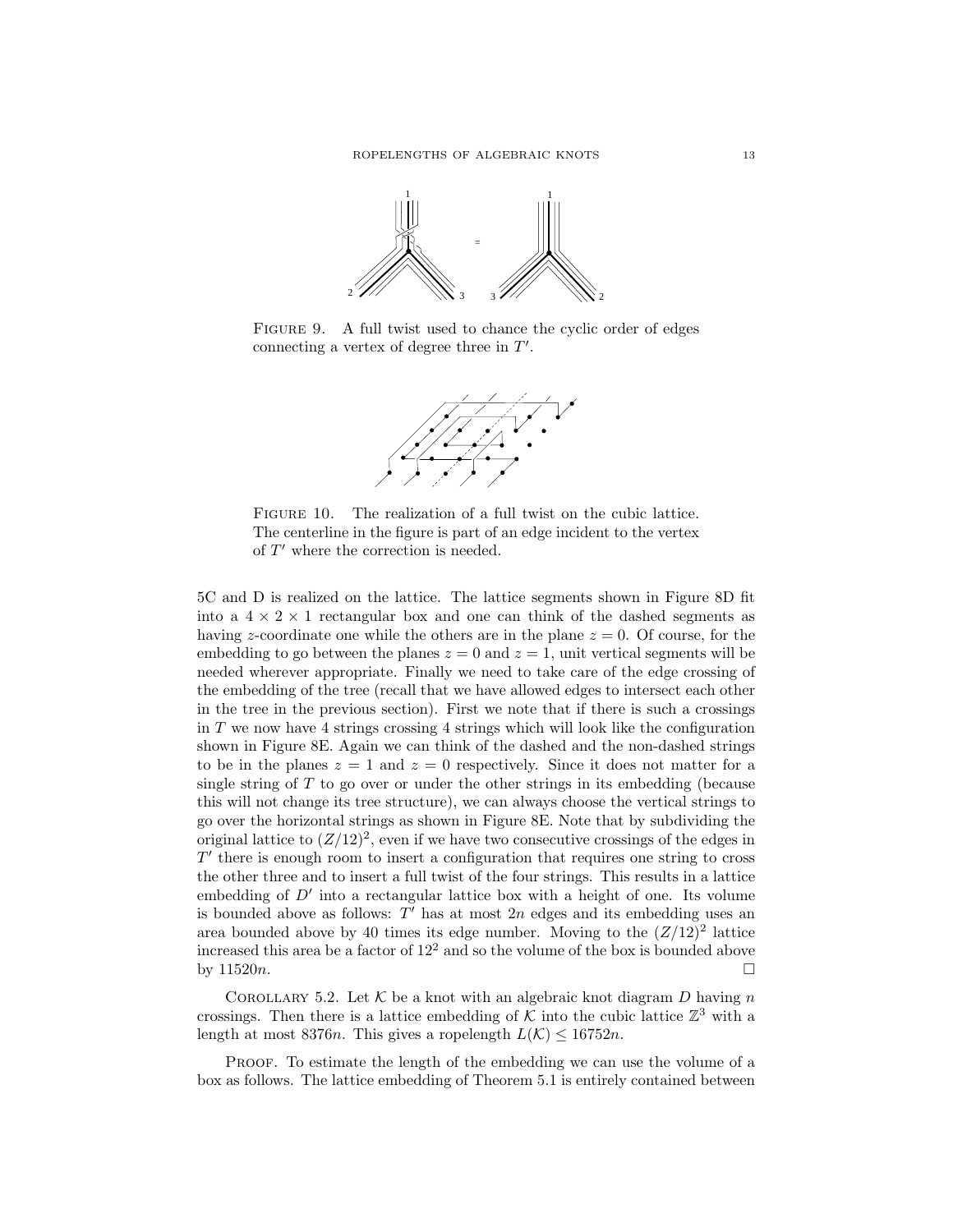the two lattice planes  $z = 0$  and  $z = 1$ . We can estimate the length of the embedding contained in the planes  $z = 0$  and  $z = 1$  as follows. Before moving to the  $(Z/12)^2$ lattice the length of the tree T' is at most  $2 \times 2 \times 40n = 160n$ . After moving to the  $(Z/12)^2$  lattice this becomes 1920n. Making four "parallel" copies of the tree increases this to 7680n. Now we have to estimate the expense of moving some segments into the  $z = 1$  plane. There are at most 80*n* crossings of edges in the original tree embedding due to the area constraint. Moving to  $(Z/12)^2$  lattice does not increase this number and each such crossing of edges introduces at most 8 vertical steps (a step is a unit line segment length). Thus we can account for this with at most 640*n*. Each instance of one edge crossing the other three edges adds 10 steps and there are at most 2n such passes needed. This adds another 20n steps. Each full twists adds 18 steps and there are at most  $2n$  of them. This adds another 36n steps and we arrive at a length upper bound of 8376n.

It is known that if  $K$  is an alternating knot and it has an algebraic diagram, then K has an algebraic diagram with at most  $4/3Cr(K)$  crossings [19]. Thus we have the following corollary.

COROLLARY 5.3. Let  $\mathcal K$  be a Conway algebraic knot that has a minimal alternating diagram. Then the ropelength of K is bounded above by  $22336Cr(K)$ .

### 6. Ending remarks

The arguments given here can be generalized by expanding the class of Conway algebraic knots as follows:

DEFINITION 6.1. A knot diagram  $D$  is called an  $k$ -generalized algebraic knot diagram if it can be decomposed by a finite number of Conway circles  $C_1, C_2, \ldots$ ,  $\mathcal{C}_n$  into Conway regions of the following types (such a decomposition will be called a k-generalized algebraic decomposition):

a. A Conway region that contains a tangle with at most k crossings.

b. A Conway region that contains exactly three Conway circles together with the arcs connecting them as shown in Figure 2B. There are no crossings in such a Conway region.

A knot K is called a k-generalized Conway algebraic knot or a k-generalized algebraic knot if it admits a  $k$ -generalized algebraic knot diagram, that is, there exists  $K \in \mathcal{K}$  such that K has a regular projection diagram that is k-generalized algebraic.

For k-generalized algebraic knots we can essentially make the same arguments as for algebraic knot. The only difference will be that in the proof of Theorem 5.1 additional space must be provided to accommodate any tangle with up to k crossings. We state this as the following theorem without further proof.

THEOREM 6.2. Let  $K$  be a knot with a k-generalized algebraic knot diagram  $D$ . Then the ropelength  $L(\mathcal{K}) \leq aCr(D)$  where a is a constant that depends on k but is independent of  $Cr(D)$ .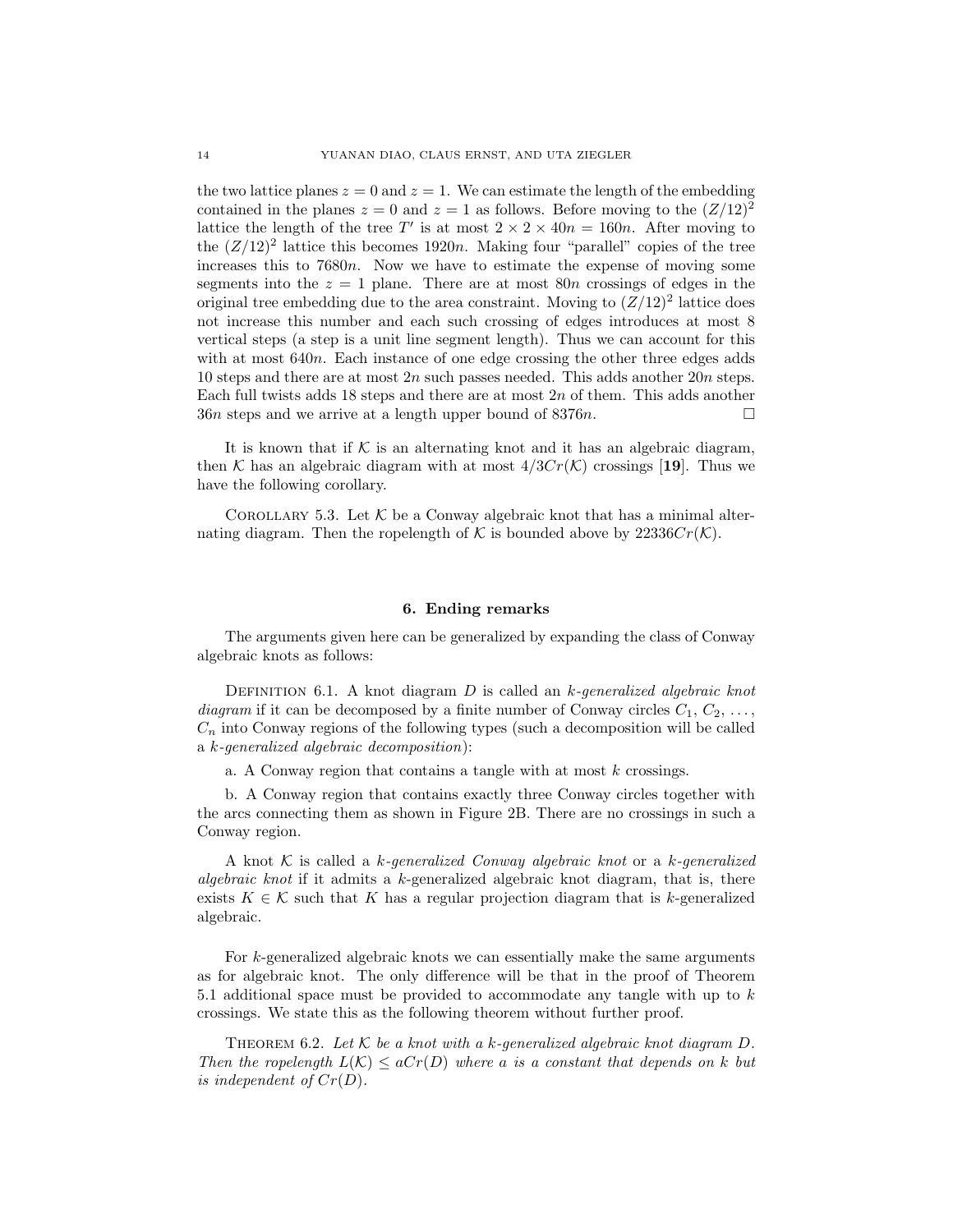The investigations in this article were partly motivated by the following open questions:

A. Does there exist a family of knots  $\mathcal{K}_n$  such that their ropelengths grow faster than  $O(Cr(\mathcal{K}_n))$ ?

B. For any prime alternating knot  $K$ , is it true that its ropelength is at least of the order  $O(Cr(\mathcal{K}))$ ?

Here we have shown that we cannot find examples to questions A in the class of alternating Conway algebraic knots. In [11] examples of Conway algebraic knots were given for which the ropelength grows linearly with the crossing number. Thus it is possible that question B is true for Conway algebraic knots.

Numerical simulations by the authors in [13] have recently shown that the algorithm in [12] produces an average ropelength upper bound of  $O(n \ln^2(n))$  for random knot diagrams with  $n$  crossings. Thus if an example to question  $A$  exists it would be likely that its ropelength does not grow much faster than linear growth with the crossing number.

### References

- [1] G. Buck, Four-thirds Power Law for Knots and Links, Nature 392 (1998), 238–239.
- [2] F. Bonahon and L. Siebenmann, Geometric splittings of Knots and Conway's algebraic knots, unpublished manuscript, 1980.
- [3] G. Buck and J. Simon, Thickness and Crossing Number of Knots, Topology and its Applications 91(3) (1999), 245–257.
- [4] G. Burde and H. Zieschang, Knots, de Gruyter, Berlin, 1986.
- [5] J. Cantarella, R. B. Kusner and J. M. Sullivan, Tight Knot Values Deviate from Linear Relations, Nature 392 (1998), 237–238.
- [6] J. Cantarella, R. B. Kusner and J. M. Sullivan, On the Minimum Ropelength of Knots and *Links*, Invent. Math.  $150(2)$  (2002), 257-286.
- [7] Y. Diao and C. Ernst, The Complexity of Lattice Knots, Topology and its Applications **90**(1-3) (1998), 1–9.
- [8] Y. Diao and C. Ernst, Realizable Powers of Rope Lengths by Nontrivial Knot Families, Journal of Geometry and Topology 4(2) (2004), 197–208.
- [9] Y. Diao and C. Ernst, Hamiltonian cycles in Conway's algebraic knots and their implications on ropelength, J Knot Theory and Ramifications  $15(1)$  (2006), 121-142.
- [10] Y. Diao, C. Ernst and E. J. Janse Van Rensburg, Thicknesses of Knots, Math. Proc. Camb. Phil. Soc. 126 (1999), 293–310.
- [11] Y. Diao, C. Ernst and M. Thistlethwaite, The linear growth in the length of a family of thick knots, J Knot Theory and Ramifications  $12(5)$  (2003), 709–715.
- [12] Y. Diao, C. Ernst and X. Yu, Hamiltonian Knot Projections and Lengths of Thick Knots, Topology and its Applications  $136$  (2004),  $7 - 36$ .
- [13] Y. Diao, C. Ernst, R. Kavuluruast and U. Ziegler, Numerical upper bounds on ropelengths of large physical knots , J. Phys. A: Math. Gen. 39 (2006), 4829–4843.
- [14] D. Gabai, Genera of the arborescent links, Mem. Amer. Math. Soc. 59(339) (1986), 1–98.
- [15] C. Leierson, Area efficient graph layouts (for VSLI), Proc. IEEE Syrup. on Foundations of Computer Science (1980), 270–281.
- [16] R. Litherland, J. Simon, O. Durumeric, and E. Rawdon, Thickness of Knots, Topology and its Applications 91(3) (1999), 233–244.
- [17] W. B. R. Lickorish and M. B. Thistlethwaite, Some links with nontrivial polynomials and their crossing-numbers, Comment. Math. Helv.  $63(4)$  (1988), 527-539.
- [18] E. Rawdon and J. Simon, The Moebius energy of thick knots, Topology and its Applications 125(1) (2002), 97–109.
- [19] M. B. Thistlethwaite, On the algebraic part of an alternating link, Pacific J. Math. 151(2) (1991), 317–333.